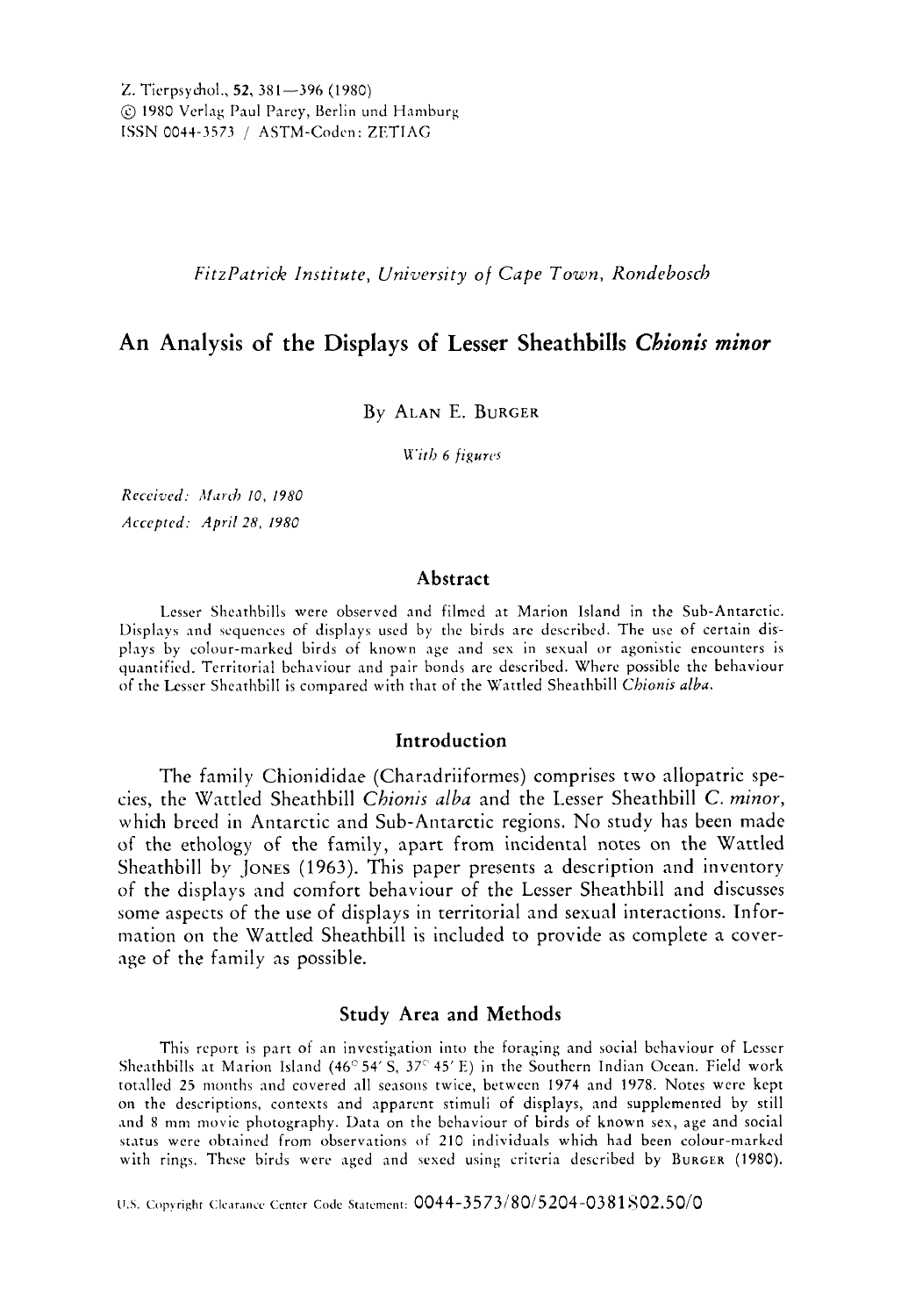### Social Organization

Lesser Sheathbills defended territories of 100-300 m<sup>2</sup> within colonies of breeding penguins. Neighbouring territories frequently abutted but appeared to overlap very little. Territories were maintained only by pairs of adults. Juveniles were tolerated within their parents' territories. The principal objective of territorial defence by Lesser Sheathbills was to maintain exclusive use of the reliable and relatively abundant food resources supplied by the penguins, and territories were maintained only while the penguins were present: throughout the year within some colonies of King Penguins *Aptenodytes patagonicus* but only between November and the end of April in colonies of Rockhopper Penguins *Eudyptes chrysocome* (Fig. I). ALAN E. BURGER<br>
Social Organization<br>
IF Sheathbills defended territories of 100—300 m<sup>2</sup> within colonies<br>
ralp very little. Territories were maintained only by pairs of adults.<br>
were tolerated within their parents' territo



*Fig. 1:* Mean monthly percentages of colour-marked adult Lesser Sheathbills seen within their territories (black bars) and in the presence of their mates (open bars). The birds observed were all known to have bred or attempted breeding in a colony of King Penguins (left) or in colonies of Rockhopper Penguins (right). The presence of the penguins within the colonies is indicated by the horizontal hatched bar. The mean number of sheathbills, observed every 10 days, is given for each month

Non-territorial birds included adults which had temporarily abandoned their territories, adults which had not yet established territories and immatures younger than three years old. These birds foraged in undefended parts of penguin colonies, particularly those of King Penguins, or by intruding into the territories of other Lesser Sheathbills. They also foraged extensively in groups or singly on the shoreline or on vegetated inland areas. Foraging groups varied in size (2-80 birds) and in age composition, and appeared to have no rigid social order.

Lesser Sheathbills retained the same mates and territories from season to season and pair-bonds were terminated by the loss of a mate. This was noted for the colour-marked pairs living in 15 territories over four years. During this time **6** males and 5 females re-mated, one female twice, on the death or disappearance of their mates. With one exception, re-mating involved the acceptance of a new partner into the established territory, without noticeable changes in its boundaries. New partners had frequented the area,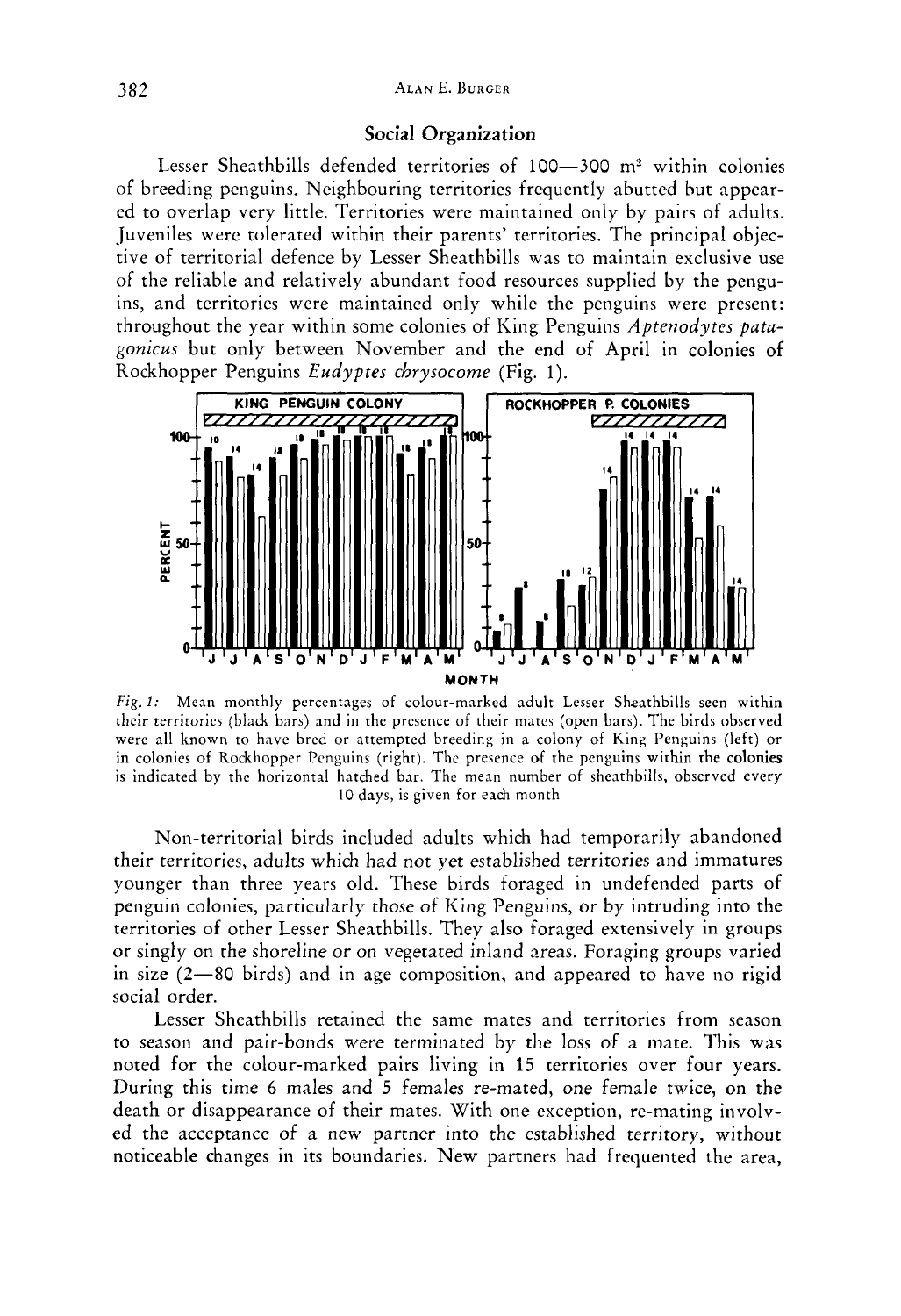sometimes for years, as non-territorial adults. The one exception was when two neighbouring birds mated after their respective mates had disappeared and the new pair then defended both former territories. The displacement of an established pair by another pair was not recorded. The members of a pair did not necessarily forage together when outside their territory (Fig. 1).

Lesser Sheathbills nest in cavities and the nest and attendant parent were usually invisible from outside. Nests were usually within the foraging territory but a few pairs (about 5  $\%$ , N = 52 pairs) used nest sites separated from the foraging territories by 10-50 m. Nestbuilding and nocturnal roosting within cavities commenced **6** weeks prior to laying and several pairs started nests in more than one cavity within their territory but used only one to breed in. Breeding pairs spent little time together within nest cavities.

## **Displays**

The nomenclature of Lesser Sheathbills displays is my own but terminology used for gulls (TINBERGEN 1959) was used for apparently homologous displays.

## *R i 1 I- w i p i n* <sup>g</sup>

Description: The bird wipes its bill on the ground in front of it several times. Most movements were identical to autochthonous bill cleaning, which occurs repeatedly following feeding in non-agonistic situations, but in others the bird merely brushed its bill across the substrate.

Context: Bill-wiping was seen in conjunction with other displays (see below) in agonistic situations. It was usually performed by territorial adults when intruders or neighbours were at the boundaries of the territory. Billwiping was also reported to occur as an agonistic display in C. *ulbu* (JONES 1963).

#### *The Forward displuy*

Description: The bird lowers its head with the bill pointing forward, usually facing another sheathbill (Fig. 2). In this posture the bird may swing its head in a narrow arc to look ahout. The display is frequently, but not invariably, accompanied by a series of harsh, sharp calls, "kék, kék, kék, . . .". The tail pumps up and down slightly as the bird calls. The posture is held  $\epsilon$ for several seconds and repeated several times within 10 to 60 s, Bill-wiping very frequently accompanies this display.

Context: This display was commonly used by territorial adults of either sex but more frequently by the male (Table 1). It was given from within a territory, often from a raised rock where the bird was resting or preening and was elicited by the approach or intrusion into the territory by a conspecific and also when neighbouring pairs were calling. The display evidently communicated aggressive threat to an intruder or potential intruder which was at a distance. The threat posture of C. *ulbu* has been described as a "forwardoblique" pose which is usually accompanied by Bill-wiping and calling ( JONES 1963).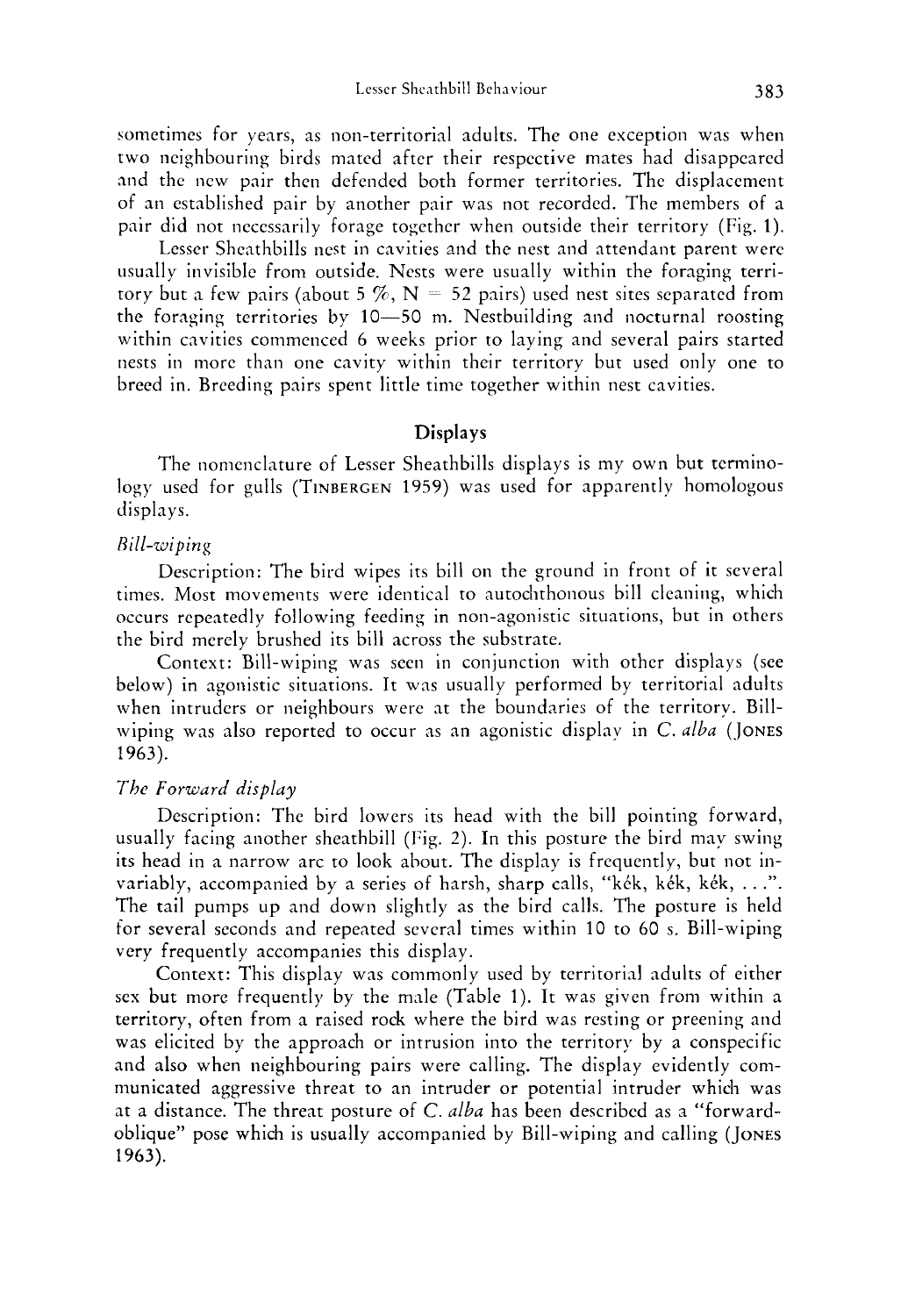

*Fig.* 2: Normal and display postures of Lesser Sheathbills, including: the normal standing posture **(A);** foraging (B); roosting (C); the Forward display (U); Aggressive Upright (E); Anxiety Upright (F); the Hunched display (G); an the Hunched display while soliciting food in a juvenile (H). (Drawn from photographs)

## *The Hunched display*

Description: The bird lowers its head with the neck withdrawn and the bill pointing obliquely downwards, so that it appears to have hunched shoulders (Fig. *2).* When performed by a juvenile it is usually accompanied by a soft, shrill cheeping call. The bird usually stands at right angles to the dominant bird eliciting the display. The posture is similar to the Forward except that the neck is withdrawn and the bill tends to point downwards and not forwards.

Context: This was an appeasement posture which was most frequently performed by juveniles, particularly those which had just been chased. Adult territorial females also performed the display, rarely, when chased by their mates. A chick or juvenile soliciting adopted the Hunched posture, called and raised its bill to touch that of its parent (Fig. *2).*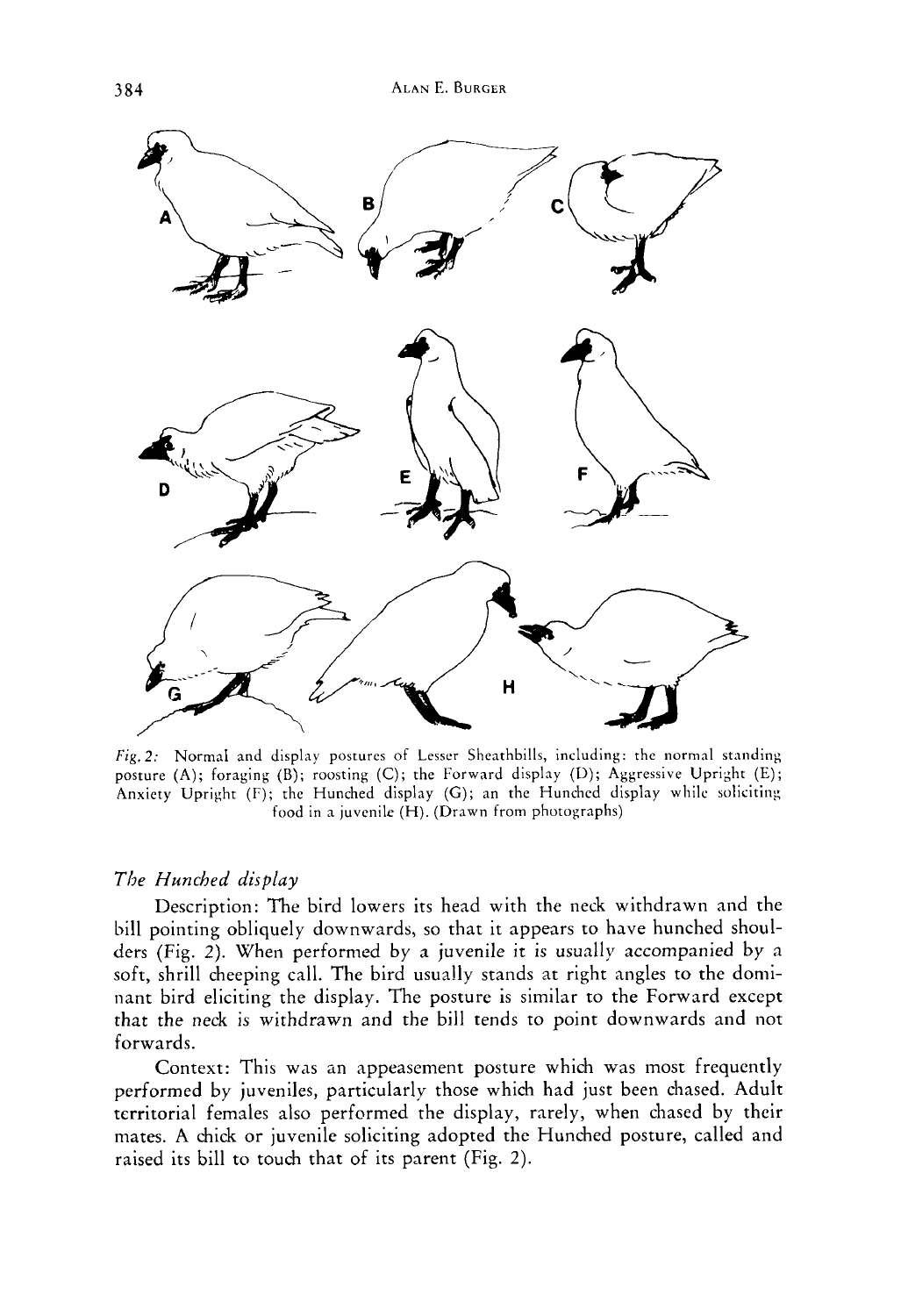|                        | No. of displays by | No. of  |                  |  |
|------------------------|--------------------|---------|------------------|--|
| Display                | Males              | Females | displays         |  |
| Forward                |                    |         |                  |  |
| (with vocalisation)    | 39                 | 15      | 54               |  |
| (without vocalisation) | 17                 | L       | 21               |  |
| Chases                 |                    |         |                  |  |
| (Running Chase)        | 46                 | 17      | 63               |  |
| (Flapping Chase)       | 22                 | 3       | 25               |  |
| (Unspecified Chase)    | 49                 | 53      | 102              |  |
| All Chases             | 117                | 73      | 190              |  |
| Boundary               | 94                 | 7       | 57 <sup>11</sup> |  |
| Fights                 | 33                 |         | $21^{11}$        |  |

*Table 1:* The relative frequency with which individually-marked territorial male and female Lesser Sheathbills performed various displays. Observations were made in King and Rockhoppcr Pcnguin colonies

**1)** These encounters involve two birds but in some cases only one was colour-marked.

## *Facing Away*

Description: A bird standing in a normal or extended upright position turns its head sharply away from a sheathbill standing 10-50 cm from it. One or both birds may give the display and it may be repeated *2-3* times in succession.

Context: This display was brief and rare and usually occurred when a bird in a non-territorial foraging group approached another. Detailed notes **on** only 12 performances were made. These involved non-territorial adults and immatures. In 8 encounters one bird attacked the other; this followed Facing Away by both birds involved (three times), by the attacking bird (three times) or by the attacked bird (twice). The display was also sometimes performed by females following copulation (see below).

# *The Upright display*

Description: The bird stands in an extended upright posture and extends its neck up to look about (Fig. *2;* E, F). Two variations of this posture were apparent: in alarm, the wings are held against the body and single calls may be given (Anxiety Upright); in intraspecific aggressive encounters the wings are held very slightly opened, to expose the black carpal spurs and no calls are given (Aggressive Upright).

Contexts: The Anxiety Upright is adopted when some disturbance or potential danger, such as an approaching Sub-Antarctic Skua *Catharacta antarctica,* is detected. This display was performed by either sex foraging singly, or in flocks and territories. The Aggressive Upright was rarely seen, always in intraspecific aggressive encounters and usually involved neighbouring territorial males. Aggressive Upright was most often seen during or immediately after Fighting (see below) and appeared to communicate defensive threat.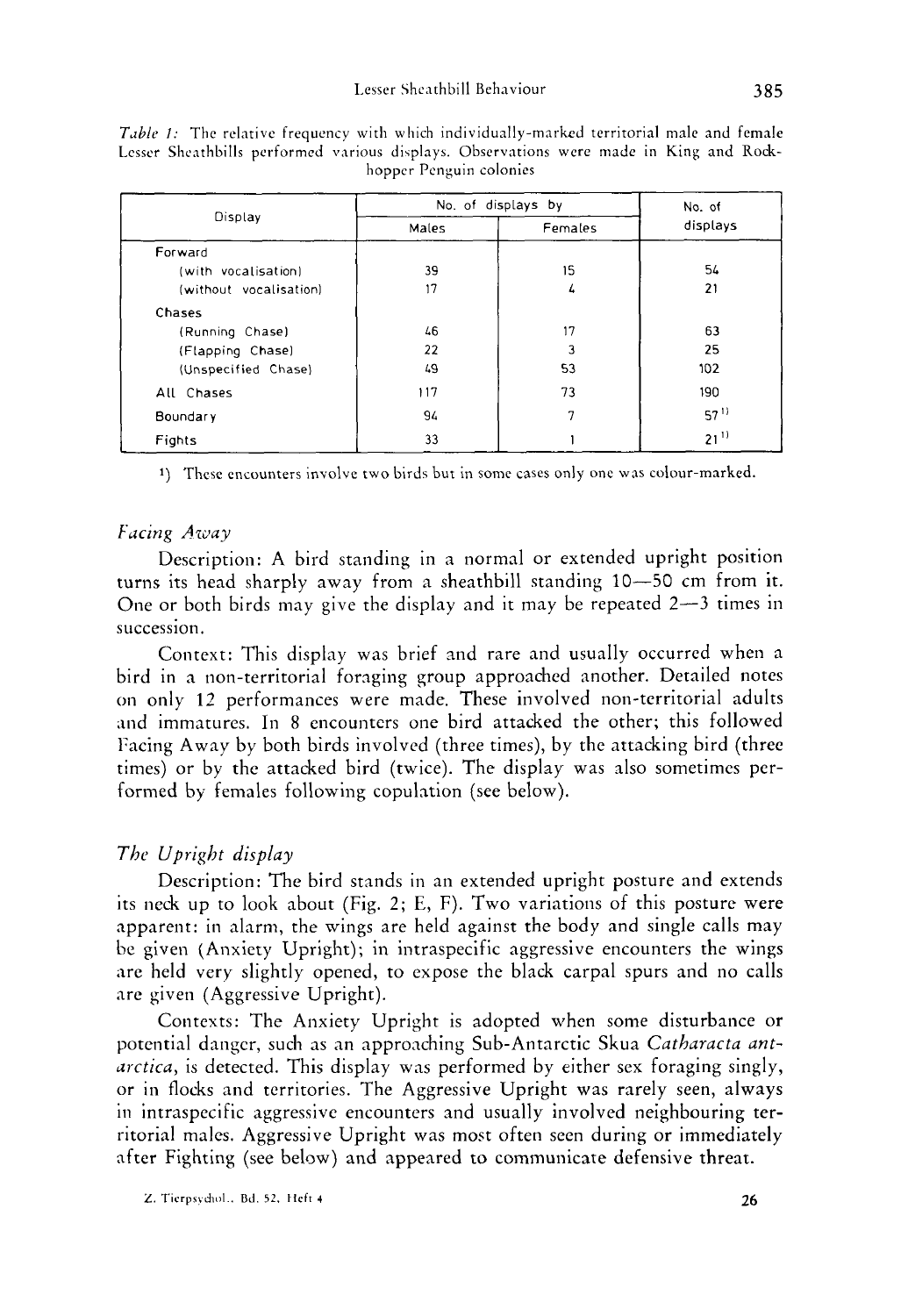## *Chasing*

Description: Two forms of Chasing were recognised, Running Chase and Flapping Chase, which are believed to have the same function in lower and higher intensity situations respectively. In Running Chase a bird runs rapidly towards another sheathbill, with the head extended forwards. In Flapping Chase the bird runs similarly but the wings are flapped and it may also fly briefly. No vocalisations are made by the chaser but juveniles being chased may utter a plaintive cheeping call. Following a chase, the chaser may adopt the Forward threat posture and the chased bird the Hunched appeasement posture.

Context: Adults of both sexes chased intruders from their territories. The bird being chased invariably fled but occasionally the territorial bird caught the intruder by the wing or tail and held it with its bill until the intruder struggled free. Running Chases were more frequent than Flapping Chases and both were performed more frequently by males than by females (Table 1). Immatures (subadults and juveniles) or non-territorial adults were frequently chased from territories but neighbouring territorial adults seldom were (Table *2).* 

|                                                   | Birds chased by | Total   |              |    |  |
|---------------------------------------------------|-----------------|---------|--------------|----|--|
| Birds chased                                      | Males           | Females | Unidentified |    |  |
| Neighbouring territorial adults                   |                 |         |              |    |  |
| Non-territorial and visiting adults <sup>1)</sup> |                 |         |              |    |  |
| Subadults                                         | 13              | ٩       |              | 26 |  |
| Juveniles                                         |                 |         |              | 10 |  |

*Table* **2:** Birds chased by male, female and unidentified territorial Lesser Sheathbills. Observations were made at a King Penguin colony and involved I0 marked territorial pairs

**1)** Some of the visiting adults had summer breeding territories elsewhere.

Both types of Chase are used by territorial adult Wattled Sheathbills to evict intruders (JONES 1963).

Very brief supplanting Chases occurred frequently (2.5 chases/bird/h during 20 h of focal-animal watching) in foraging groups of non-territorial Lesser Sheathbills. These usually involved one bird running 1 m or *2* to chase another from the spot where it was feeding and the chaser then resumed foraging at that spot.

## *Bob Call*

Description: The display is performed by two birds of opposite sex standing next to each other. Both birds bow the head and neck rapidly up and down, while uttering a long series of staccato calls, "kék-kék-kék..." (Figs. **3,** 4). **A** mean frequency of two bows per s was obtained from an analysis of movie film of **8** displays.

In 103 visually observed displays, the birds stood facing one another (43 % of displays), at right angles to one another with their heads together (43 *7%)* or stood next to each other facing in the same direction (15 %).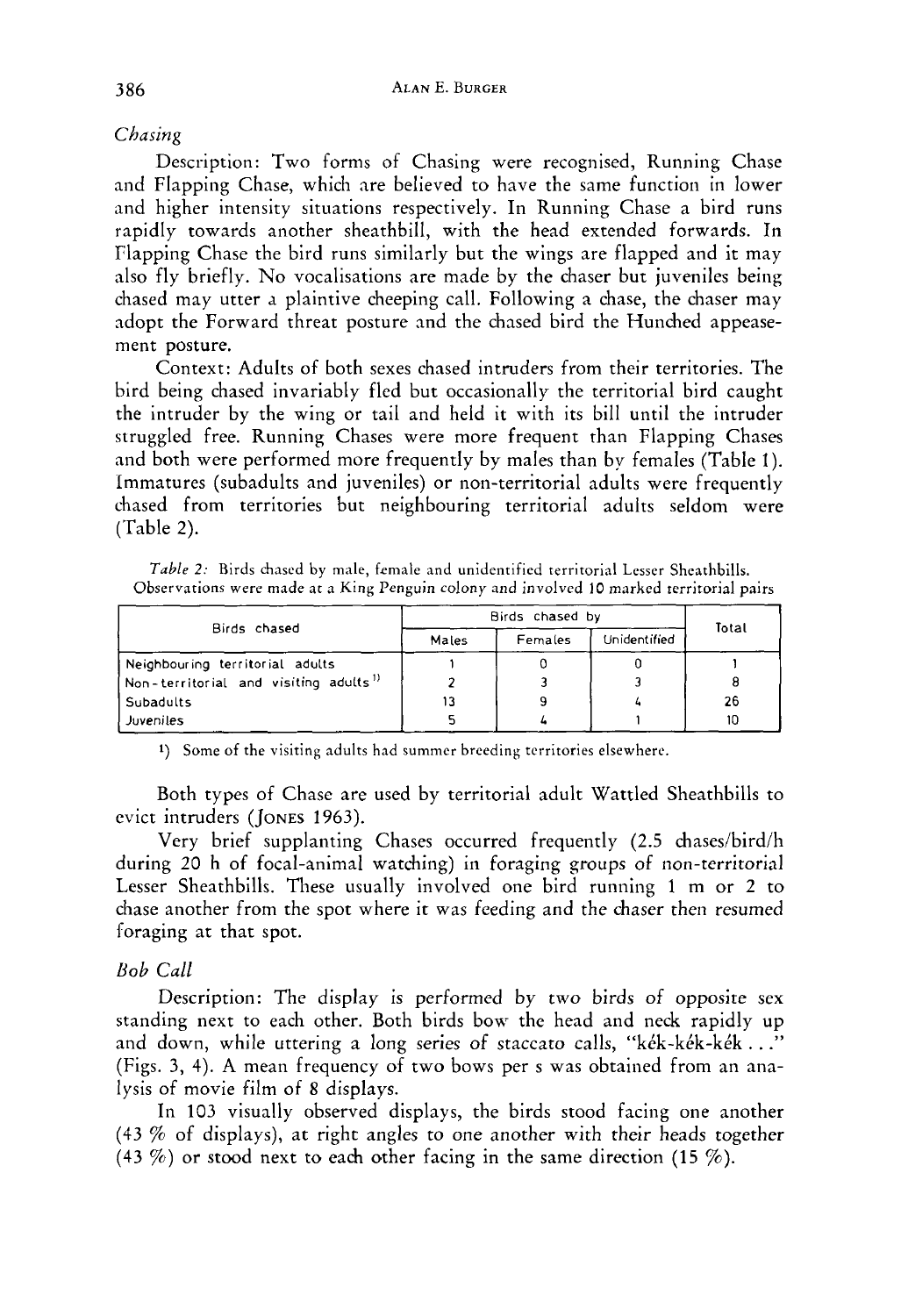Lesser Sheathbill Behaviour

The display is initiated by one of the pair beginning to bob and call, followed by the other. Occasionally (39 % of 103 displays) the bird initiating the display pecks at the bill of the other before both display (Fig. 3). The body movements of the two birds are not synchronised with each other and neither are the calls synchronised with the moverncnts. Frequently one bird pcrforms more vigorously than the other. Bill-wiping and Run-and-Call displays (see below) were sometimes seen during or after bouts of Bob Call displays.

Context: This is essentially a display by mated pairs within territories but on rare occasions ( $\leq 1\%$ ) it was performed by two marked adults which were known to have other mates. 94 % of Bob Call displays occurred within the territories of the birds involved ( $N = 103$ ). The display was initiated equally by either sex (Table 3,  $p > 0.05$ , Chi-quare test) and when bill-biting was involved, this was also performed equally by either sex (18 times by males, 20 by females,  $p > 0.05$ ).



*Fig. 3* (left): Bill-biting prior to a Bob Call display (A); the Bob Call display (B) showing birds in the head **up** and head down postures; and, the Run-and-Call display (C). (Drawn from photographs and field sketches)

Fig. 4 (right): Two sequences of the Bob Call display (left and right) in Lesser Sheathbills. (Drawn from movie film sequcnccs lasting 0.9 and 1.1 s respectively)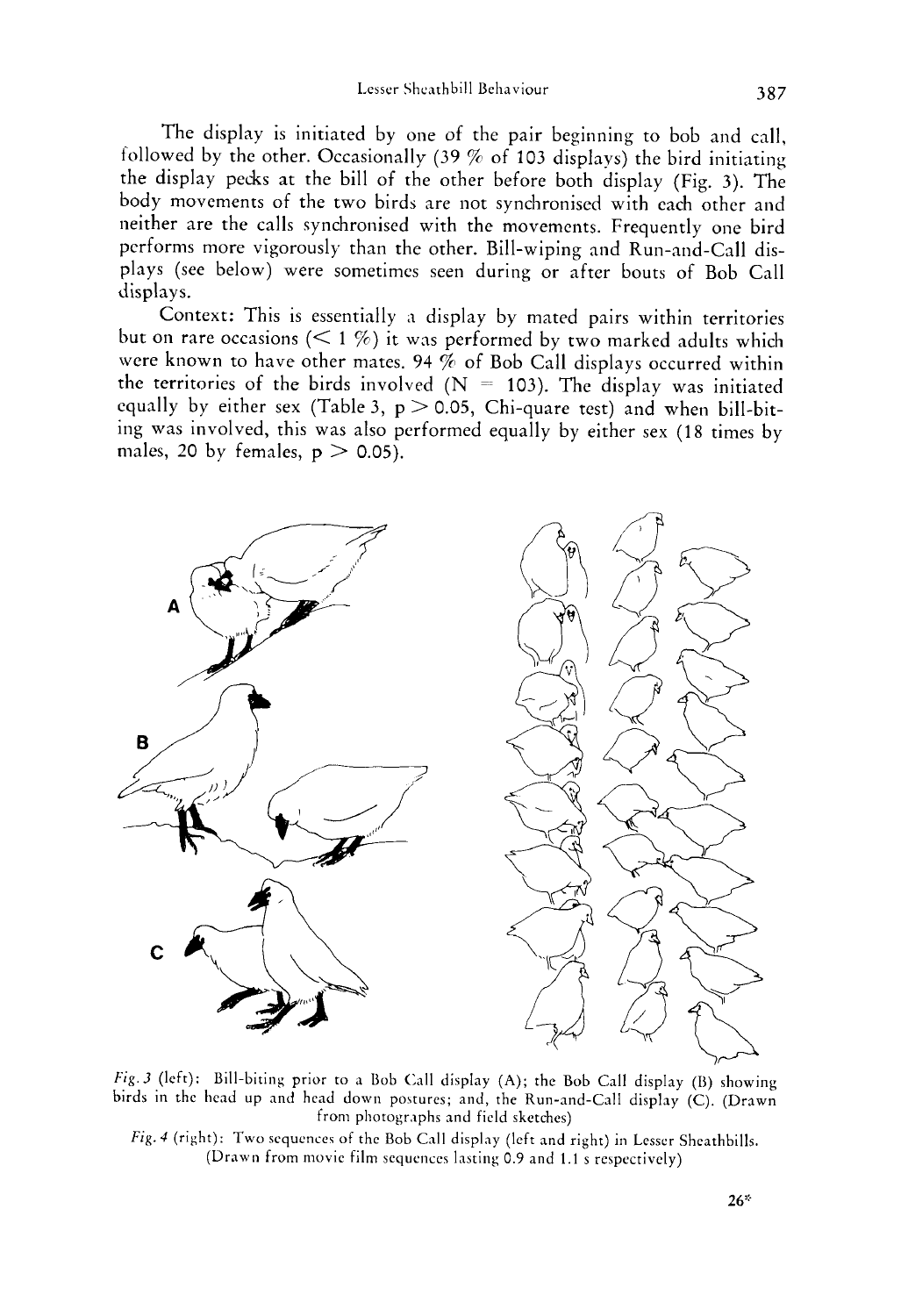#### **ALAN** E. **BURGER**

| Apparent stimulus for the display            | $\%$ of<br>total | Percentage of displays |             |           |          |  |  |
|----------------------------------------------|------------------|------------------------|-------------|-----------|----------|--|--|
|                                              |                  | Initiated by           | Bill-biting |           |          |  |  |
|                                              |                  | Male                   | Female      | Not known | reported |  |  |
| Following eviction of an intruder            | 27               | 57                     | 36          |           | 43       |  |  |
| Intruders near but not chased                | 21               | 32                     | 64          |           | 41       |  |  |
| Territorial neighbour chases intruder        |                  | 71                     | 29          |           | 57       |  |  |
| Territorial neighbours give Bob Call display |                  | 33                     | 67          |           | 33       |  |  |
| Pair meet each other in territory            | 29               | 50                     | 50          |           | 40       |  |  |
| Predators in or near territory               | 6                | 50                     | 50          |           | 33       |  |  |
| No apparent stimulus                         |                  | 72                     | 14          | 14        | 0        |  |  |
| All displays                                 | 100              | 50                     | 46          |           | 39       |  |  |

*Table 3:* Analysis of 103 Bob Call displays performed by colour-marked, territorial Lesser Sheathbills of **known sex** 

The display was most often performed when intrusion of the territory occurred or was imminent (48 % of displays), or apparently as a greeting signal when a pair met in the territory  $(29\%)$  but also when some disturbance, such as the presence of a **skua** or calling by neighbouring pairs took place in the vicinity of a pair (Table 3). The display was also a common sequel to aggressive encounters between neighbouring males (see below). Bill-biting occurred with similar frequency in all situations (Table *3).* The displav sometimes occurred during nest relief when incubating and it followed *52* % of nest reliefs during brooding  $(N = 33)$ .

A homologous pair display, called the "bowing ceremony" by JONES (1963) is the most conspicuous display reported for Wattled Sheathbills and its function is apparently to maintain the pair bond.

### *Run-and-Call*

Description: **A** pair of birds, both in extended upright postures, run or walk next each other, occasionally bowing their heads slightly (Fig. 3). The birds utter loud calls similar to those given in the Bob Call display. The wings are held to the sides. The display is interspersed with pauses, when Bob Call displays are given and in many respects Run-and-Call is very similar to that display.

Context: The display was seen to be performed only by the members of mated pairs within or adjacent to their territories. In 39 out of 46 displays observed in detail, the paired birds displayed while moving slowly behind an intraspecific intruder as it left their territory. Intruders most commonly evicted in this manner were non-territorial adults. In this context Run-and-Call displays functioned as low-intensity defence. The display also occurred when neighbouring pairs gave a similar display or the Bob Call display **(4** of the 46 obs.) or for no apparent reason. On rare occasions two pairs displayed simultaneously while moving along their common territorial boundary.

#### *Fly-and-Call*

Description: The members of a pair take flight simultaneously and fly, separately, in low circles to land near to where they started. The flight appears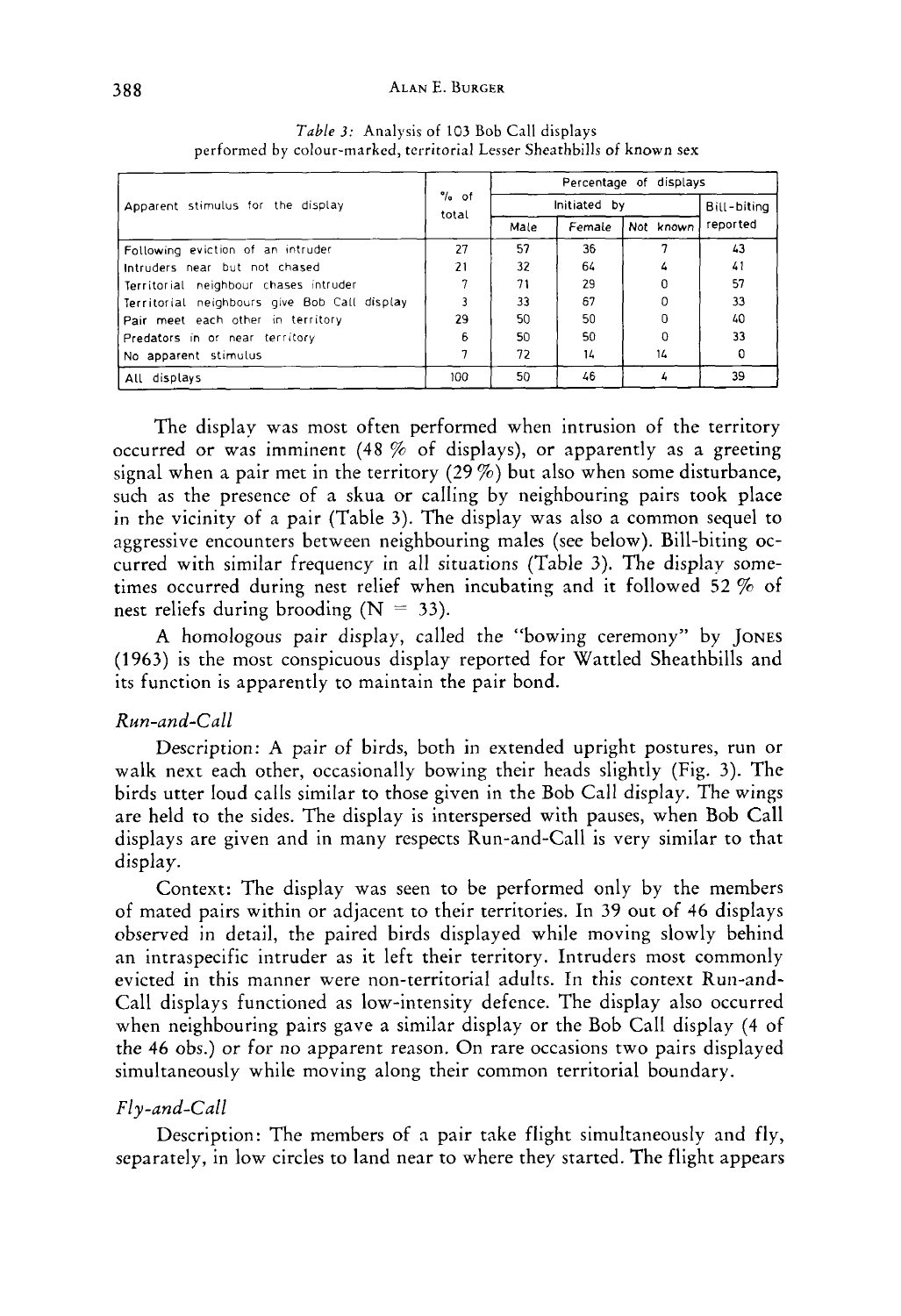to be slower than in normal flight and while in the air one or both birds give loud staccato calls. The flight is often preceded or followed by the Bob Call display.

Context: This behaviour was seen less than 10 times in two years and there is doubt whether it does constitute a display. The behaviour always occurred within a pair's territory. On a few occasions two pairs took flight simultaneously from within *5* m of each other. Single birds returning to their territories after bathing or foraging elsewhere, sometimes flew, calling, in a similar slow, circling manner. No apparent stimuli for the behaviour were observed.

### *Fighting*

Description: Lesser Sheathbills fight by pecking at each other's heads and beating with their wings, apparently using the horny carpal spur to batter the opponent (Fig. *5).* One bird may grip its opponent's wing or tail and hold on firmly until the other escapes, usually with the loss of a few feathers. Immediately before attacking, and between bouts of fighting, the birds adopt Aggressive Upright postures.

Context: Fighting occurred between neighbouring territorial adults and almost invariably involved two males (Table 1). These fights were included in sequences of displays including Bill-wiping, Crouch-and- Jab (see below) and Bob Call displays. Brief exchanges of a few pecks also occurred in nonterritorial situations when sheathbills were crowded around a rich food source, such as a seal carcass.

Fights usually only lasted a few s and ended before one antagonist was noticeably beaten. Damage to fighting birds was usually nil, sometimes merely muddied and bedraggled plumage and rarely bloodied heads. Fighting in Wattled Sheathbills involves similar pecking and wing-beating and is also seldom damaging (JONES 1963). Wattled Sheathbills involves similar pecking and wing-beating and is also

#### *Crouch-and- Jab* -+

Description: Two birds, facing directly at each other, crouch low with their bodies parallel to the ground, tarsometatarsi touching the ground and wings partially opened (Fig. *5).*  The birds jab with their bills towards each other, sometimes jabbing at stones

*Fig. 5:* Display seen in boundary disputes, including the Crouch-and-Jab display (A); Fighting (B); and, Aggressive Upright postures (C). (Drawn from photographs)

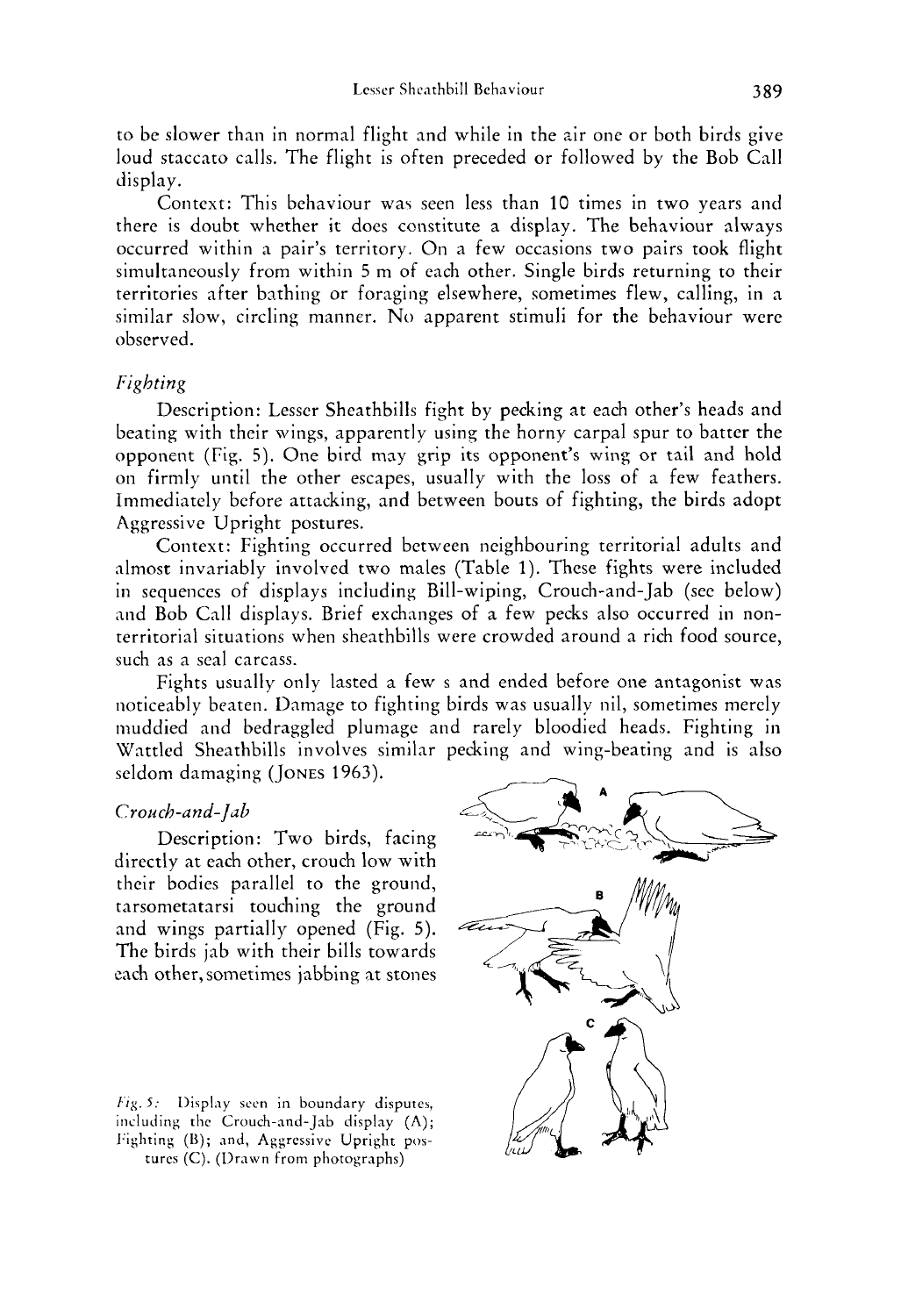or debris in front of them or merely jabbing the air. The birds remain crouched in one spot for many seconds but may also shuffle sideways or towards each other. Birds occasionally peck viciously and pull at pieces of kelp debris or feathers in what appears to be redirected aggression.

Context: The display was seen to be performed only by territorial adults at the boundaries of their territories in high intensity boundary disputes (see below). Lesser Sheathbills probing amongst small pebbles for oligochaete worms and insect larvae crouched and probed with the bill in a manner quite similar to the ritualized Crouch-and- Jab display.

#### *Prancing*

Description: The bird stands in an extended upright posture with the bill held almost vertically downwards (Fig. *6).* In this posture the bird moves about, to the sides and front of its mate, with its feet treading rapidly in a prancing manner. The bird may scratch repeatedly at the flanks of its mate with a foot. **A** low-pitched clucking call has been heard from a bird performing the display.

Context: This is a pre-copulatory display given by the male. The female's response to this display was either to crouch slightly whereupon the male mounted, or to move away from the male. Twice females were seen to peck at males' feet before moving away.

JONES (1963) described the pre-copulatory display by male *Chionis alba*  as stiff-legged strutting around the female, which stood with slightly lowered head and raised tail.

#### *Copulation*

Description: Following the Prancing display by the male and upon being repeatedly scratched by him on her flank, the female crouches very slightly with a slightly lowered head and the male mounts (Fig. **6).** The mounted male treads rapidly, flaps its wings for balance and uses its tail to shift the female's tail aside to make cloacal contact. During the very brief cloacal contact, the female tips forward until her head almost touches the ground. The mounted male does not grip the female's plumage, but one male was seen to peck once at a female's head.

Copulation ends when the female moves away and dislodges the male. Post-copulatory behaviour was very variable. Out of 10 observations of mount-



*Fig.* 6: Pre-copulatory behaviour **(A)** showing the male Prancing and scratching the flanks of the female and the female in a receptive semi-crouched posture; and, Copulation (B). (Drawn from movie film and field sketches)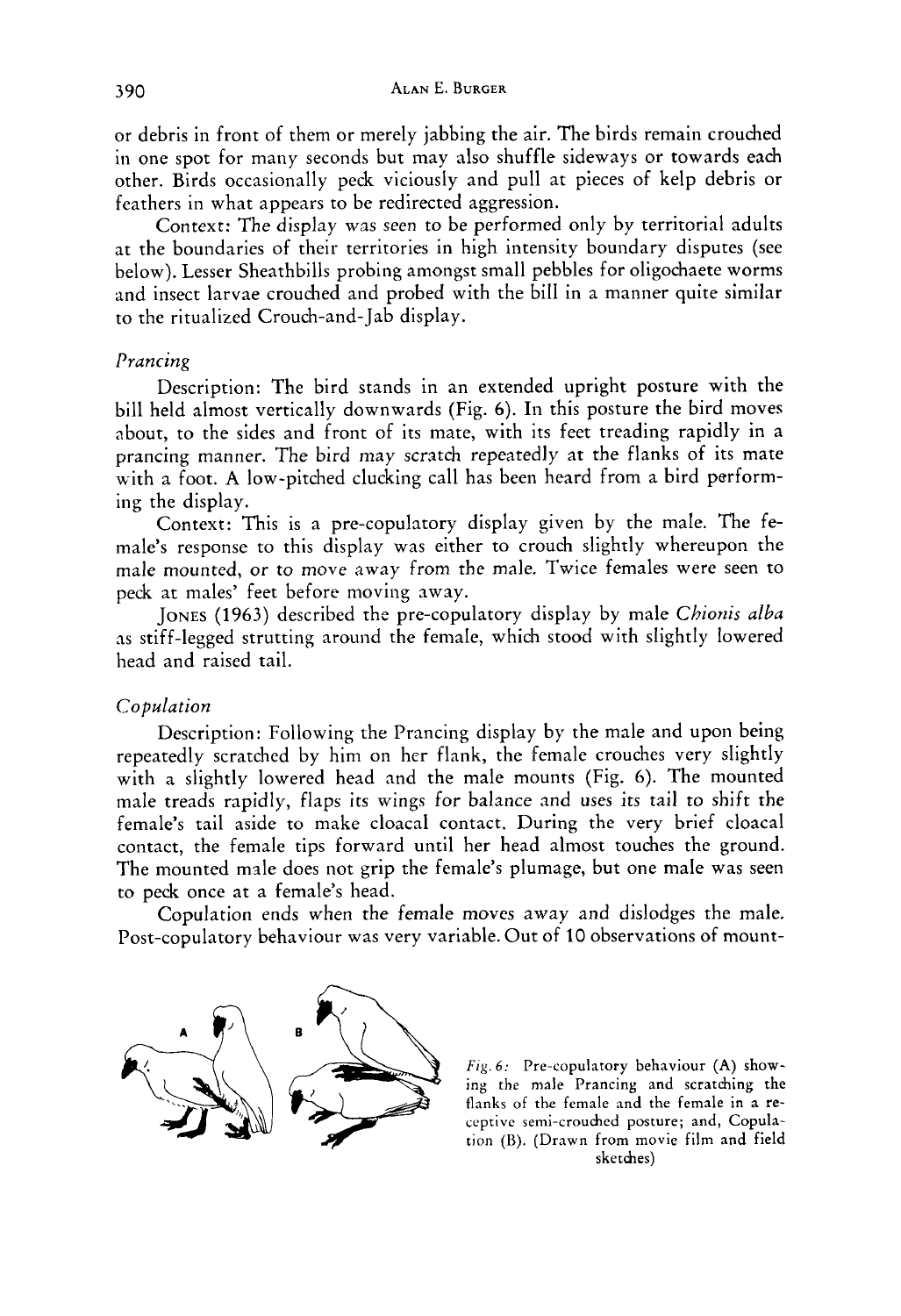ing, the female gave: a brief Facing-away movement, while standing very erect, in three cases; a Forward threat facing away from the male on one occasion; a Bob Call display with mutual bill-biting on one occasion; and in all other cases, the pair wandered apart to preen.

Context: Copulation occurred within the territory on level surfaces. Copulation attempts were seen only 16 times during two years of field work, between 31 October and 30 December. Copulation in the Wattled Sheathbill is apparently similar (Jones 1963).

## **Vocalizations**

The calls which accompanied displays by adult Lesser Sheathbills were very similar in pitch and amplitude to the human ear, but varied in the frequency and number of call-notes as described above. No differences could be discerned between the calls of the sexes but juveniles had noticeably shriller and longer call-notes. The voice of an adult Lesser Sheathbill had a high pitch and sufficient amplitude to be heard above the loud background noise of calling penguins.

Short series of calls accompanied take-off when Lesser Sheathbills fled before an approaching Sub-Antarctic Skua. Single "cluck" calls were uttered by Lesser Sheathbills flying to and from roosts and bv birds at roosts when others flew in.

#### **Boundary Disputes**

Several displays occurred during boundary disputes between neighbouring territorial adults. The use of displays varied according to the intensity of the encounter and they were performed in no rigid sequence. Boundary disputes were initiated when neighbouring territorial birds approached within 1-5 m of each other while foraging or chasing intruders. In many cases the birds ignored one another and the following analysis concerns only those encounters in which the birds temporarily terminated all other activities in order to display.

In many boundary disputes the birds remained  $2-5$  m apart and stood looking at each other, with frequent Bill-wiping and foraging-like pecks at the ground, before wandering apart. Sometimes neighbours walked parallel with each other along their boundary. Encounters of greater intensity occurred when birds approached closer to each other until in high intensity situations both birds performed Crouch-and-Jab displays while separated by only 10 to 20 cm (Fig. 5). As the distance between the birds decreased, there was an increased tendency for both to crouch rather than stand, for jabbing at the ground or air to increase, and for Bill-wiping and foraging-like pecks to decrease in occurrence (Table 4). Re-directed aggressive pecking and pulling at debris occurred infrequently in all cases.

Boundary disputes led to Fighting, followed by Aggressive Upright postures in 29  $\%$  of encounters (N  $=$  68) and Fighting occurred in 44  $\%$  of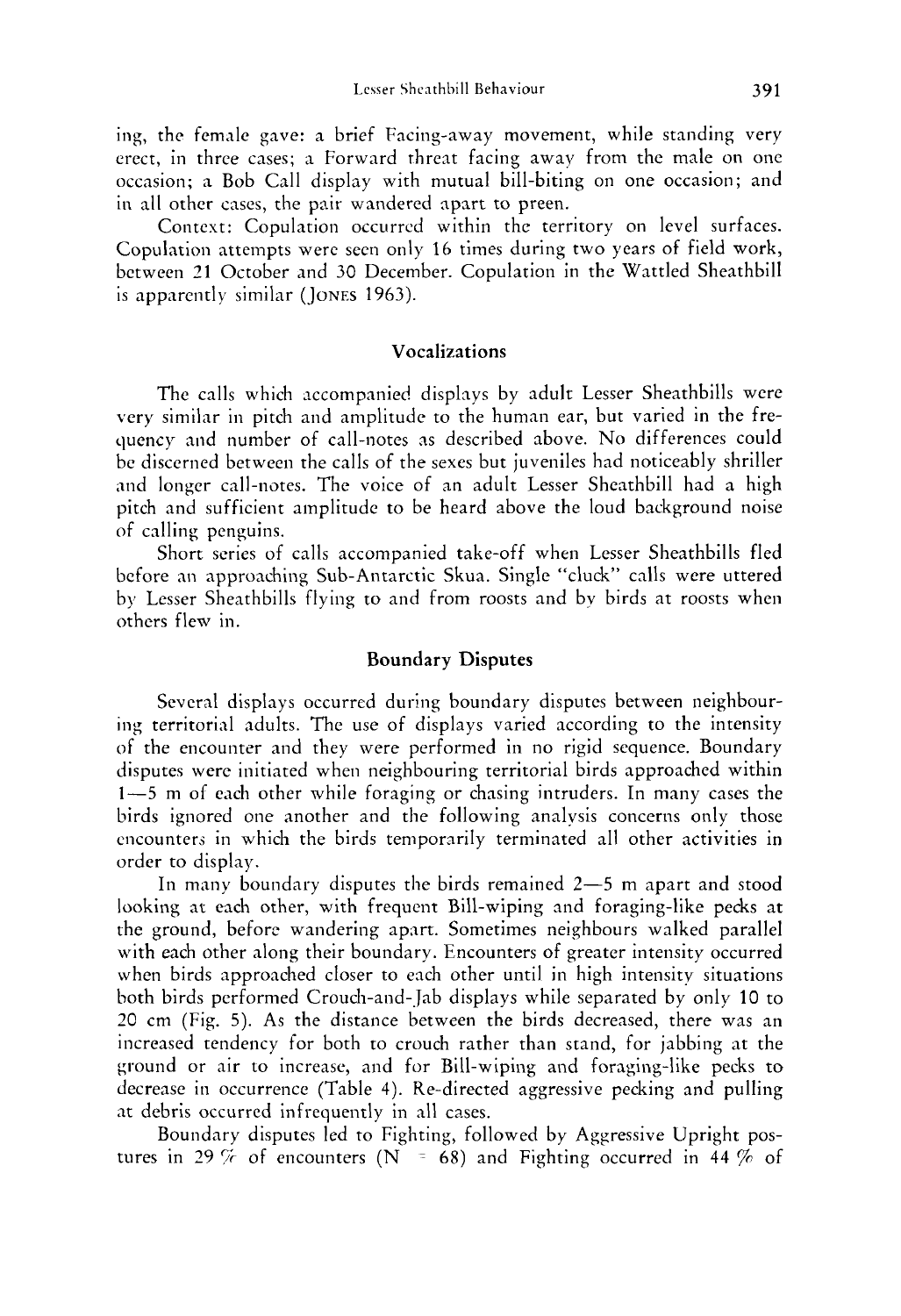| Posture or display      |     | Distance between birds (cm) |               |      |     |       |    |           |
|-------------------------|-----|-----------------------------|---------------|------|-----|-------|----|-----------|
|                         |     | $\geq 100$                  |               | 50   |     | 30    |    | $\leq 20$ |
| Body position           |     |                             |               |      |     |       |    |           |
| Crouched                | 8   | (28)                        | 5.            | (38) |     | 9(45) | 37 | (80)      |
| Standing                | 21  | (72)                        | 7             | (54) | 10. | (50)  | 7  | (15)      |
| Not recorded            | 0   | (0)                         |               | (8)  |     | (5)   | 2  | (4)       |
| Head movement           |     |                             |               |      |     |       |    |           |
| Jabbing at the air      |     | (3)                         | 0             | (0)  | 10  | (50)  | 44 | (96)      |
| Jabbing at the ground   | 0   | (0)                         | 3.            | (23) |     | (5)   | 18 | (39)      |
| Pull and peck at debris | 3   | (10)                        |               | (8)  |     | (5)   | 5  | -011      |
| Bill-wiping             | 19. | (66)                        | 9             | (69) | 7.  | (35)  | 16 | (35)      |
| Foraging pecks          | 17  | (59)                        | $\mathcal{P}$ | (15) | 3   | (15)  |    | (2)       |
| No. of observations     | 29  |                             | 13            |      | 20  |       | 46 |           |

*Table 4:* The occurrence (and percentage occurrence in parentheses) of certain postures and displays during boundary disputes between neighbouring territorial Lesser Sheathbills

Note: The  $%$  occurrences of head movements do not add to 100 $%$ , since birds performed several head movements while in one body posture.

encounters where the antagonists approached within 20 cm of each other  $(N = 45)$ . Bob Call displays, by one or both pairs of territorial birds involved, followed 35 % of all encounters ( $N = 68$ ). Occasionally while one adult was involved in a Crouch-and-Jab display, its mate or full-grown chick would stand about 30 cm behind it, vocalizing. Boundary disputes lasted 1-13 min and 80 % of the encounters lasted 2-4 min ( $N = 42$ ). Almost all encounters involved territorial males (Table 1) but female-female encounters (two out of 57 instances) and one male-female encounter were seen.

In boundary disputes between territorial adult Wattled Sheathbills the birds "stood facing each other in threatening attitudes, each on its own side of the boundary and usually moved slowly along the boundary in such postures. . ." **(JONES** 1963).

# **Comfort Behaviour**

The preening, scratching, stretching and bathing behaviour of Lesser Sheathbills was not notably different from other charadriiform birds. Bathing and preening occurred frequently and, although living in muddy areas, the birds kept the plumage remarkably clean. Lesser Sheathbills cleaned their bills, following feeding, by rubbing or wiping them on the ground. This appears to be the only comfort movement to be used in a secondary, ritualized manner as the Bill-wiping display.

# **Discussion**

# **Morphological Adaptations for Display**

Movements of the head were prominent in many displays by Lesser Sheathbills. In distance-increasing displays (TINBERGEN 1959), such as the Forward and Crouch-and-Jab, the bill and face are thrust forwards, whereas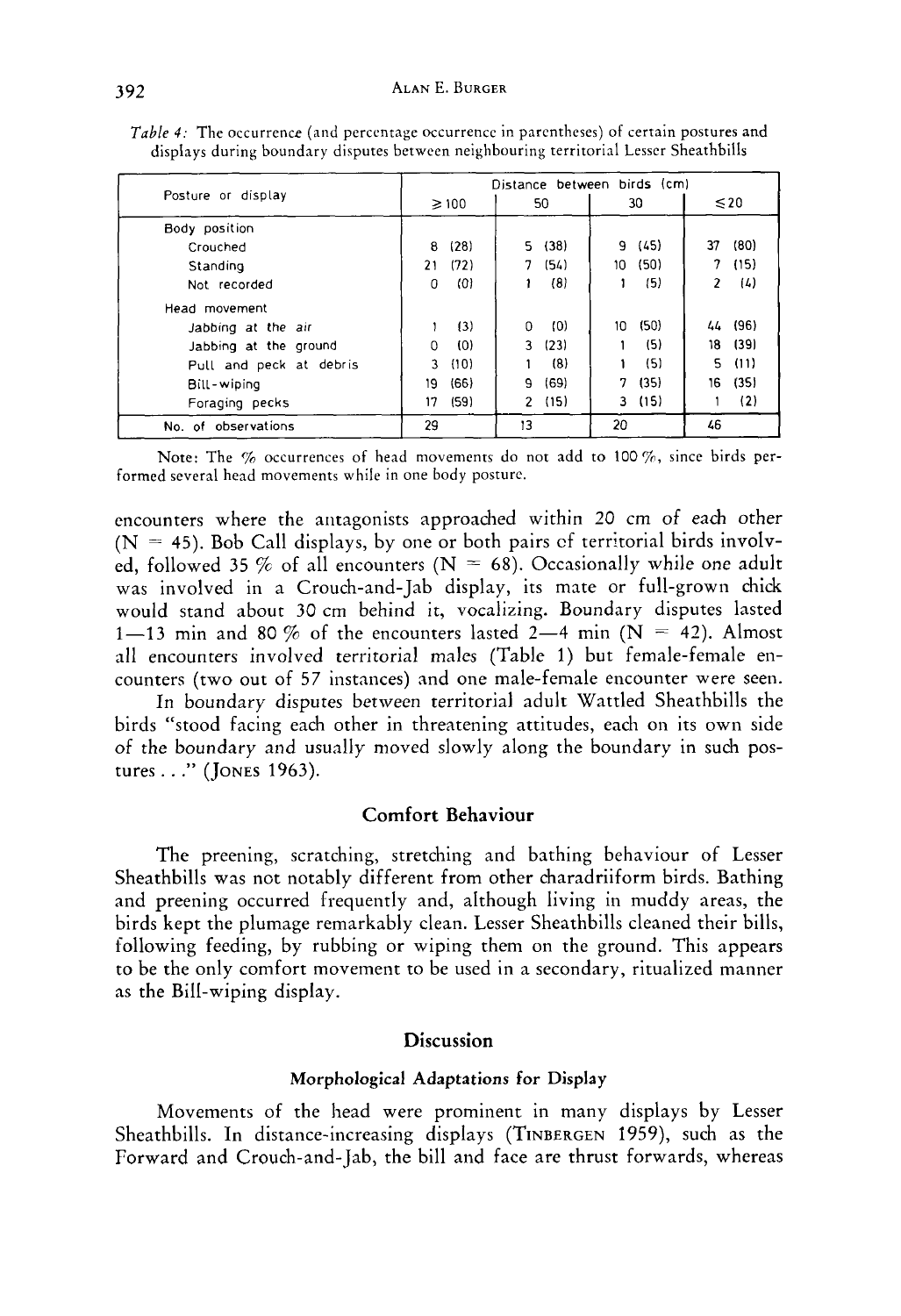in distance-reducing displays such as Facing Away and the Hunched, the bill and face are turned away from other birds. The black facial caruncles and culmen sheath which are present in both sexes contrast with the white plumage, apparently enhancing agonistic signals in a similar manner to the black faces of *Lurus ridihndus* and other "masked" gulls (TINBERGEN and **MOYNI-HAN** 1952; TINBERGEN 1964). Facial features are poorly developed in immature Lesser Sheathbills (BURGER 1980) and these birds do not hold territories, seldom use the Forward threat display and never participate in boundary disputes. In Wattled Sheathbills the caruncles are pink and the culmen sheath is greenish (JONES 1963) but these features could still enhance the signalling effects of ritualized head movements.

The white plumage of Lesser Sheathbills renders them conspicuous against the background of dark mud, lava or vegetation. It is not **known** whether this white plumage was selected for its conspicuousness in such habitat or for other reasons, such as for camouflage in snow, but it is an effective advertisement of the bird's presence in a territory or in a flock.

Male Lesser Sheathbills performed agonistic displays more frequently than females, and boundary disputes and Fighting, which involved prolonged physical proximity and contact, were nlmost exclusively performed by males. Males are significantly larger than females and this has been attributed to selection favouring male dominance in territorial agonistic encounters (BUR-GER 1980).

### **Displays** within the Territorial Context

The full repertoire of displays was used by territorial adults but nontcrritorial birds were not seen to perform Crouch-and-Jab, Fly-and-Call, Runand-Call, Prancing, Copulation or Bob Call displays. Nor did they engage in boundary disputes of any form. Anxiety Upright and brief supplanting Chases, rarely accompanied by Facing Away or Fighting, were the only displays to occur regularly amongst non-territorial groups. Intraspecific competition among non-territorial birds usually took the form of unritualized quarrels over ephemeral food itemb.

Territorial defence usually occupied less than 5 % of the daily time and energy budgets of breeding adult Lesser Sheathbills (BURGER in prep.), but involved a wide range of behaviour (Table 5). Territorial adults usually rested

| Attributed function                  | Behaviour                                                                                |  |  |  |  |
|--------------------------------------|------------------------------------------------------------------------------------------|--|--|--|--|
| Advertisement                        |                                                                                          |  |  |  |  |
| a) Passive                           | Preening and resting in conspicuous places                                               |  |  |  |  |
| b) Active                            | Bob Call and Fly-and-Call displays                                                       |  |  |  |  |
| Distance threat                      | Forward and Bill-wiping displays                                                         |  |  |  |  |
| Active defence                       |                                                                                          |  |  |  |  |
| a) Against territorial neighbours    | Crouch-and-Jab displays, Re-directed aggressive<br>pecking, Aggressive Upright, Fighting |  |  |  |  |
| b) Against non-territorial intruders | Run-and-Call displays, Chasing                                                           |  |  |  |  |

Table 5: Behaviour used by Lesser Sheathbills to advertise and defend territories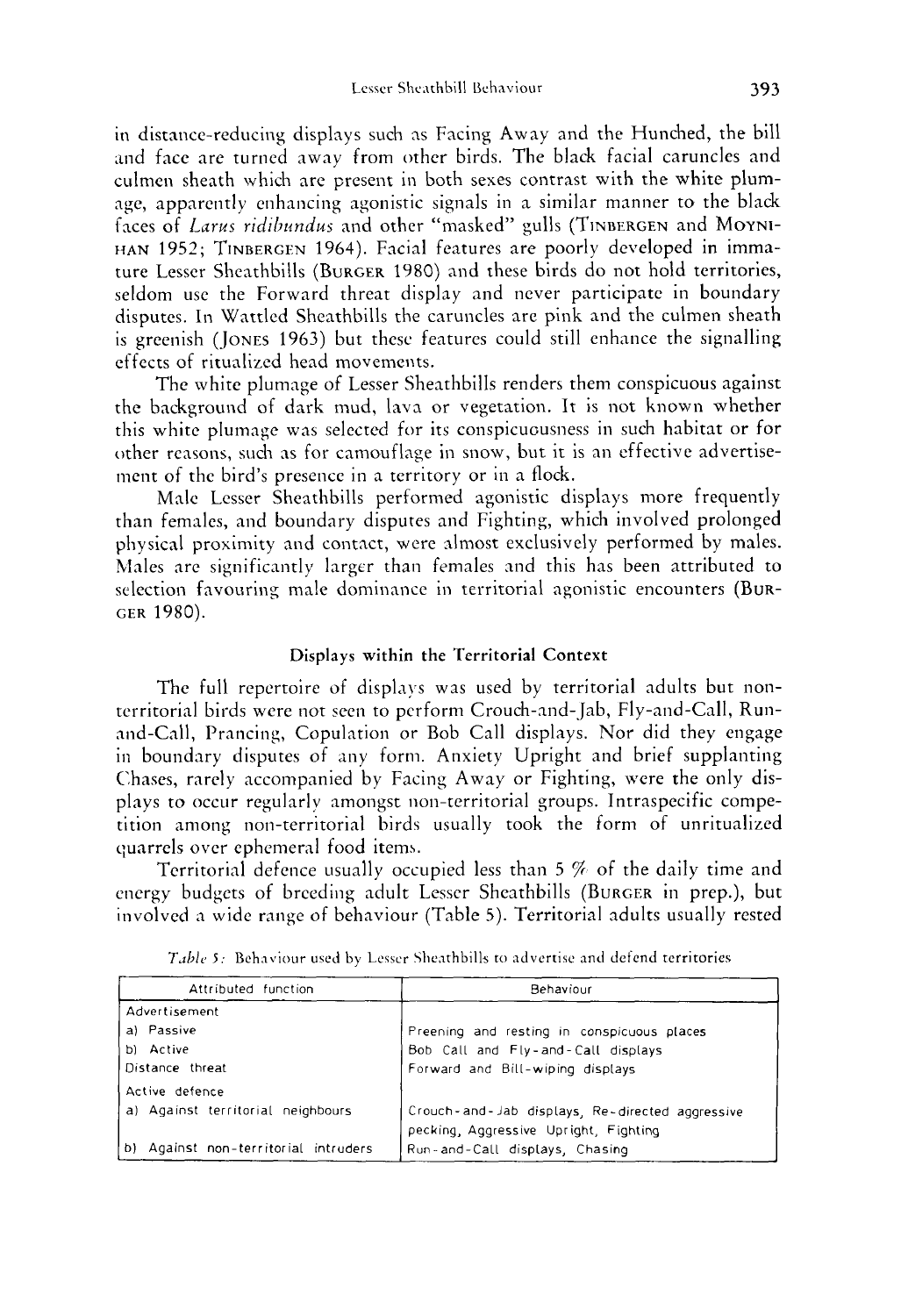and preened on raised boulders, which increased their chances of seeing intruders but, since they were very conspicuous, also increased the chances of potential intruders seeing them and being deterred. Active advertisement of territorial occupation was achieved using visually and audibly conspicuous displays. Displays which were apparently used to threaten potential intruders were similarly conspicuous. Active defence of territories at close range did not include vocalizations. When interacting with non-territorial birds, territorial birds usually used overt aggression (Chasing) but when interacting with neighbouring territorial adults, which were likely to retaliate if attacked, they usually used ritualised agonistic signals (Table 5) and resorted to overt aggressive Fighting only in high intensity disputes. This fairly complex array of territorial behaviour is comparable to the three-tiered system of territorial defence found in some song birds, which use long-range warnings to deter potential intruders, visual displays to repel intruders at intermediate range and overt attacks on persistent intruders (PEEK 1972; DAVIES 1978).

Lesser Sheathbills did not compete directly for mates, nests or mating sites, but for the acquisition of foraging territories which were the key to successful breeding (BURGER 1979). The birds had no displays which might have functioned purely to attract mates or to advertise nest sites, such as Choking in gulls (TINBERGEN 1959). The acceptance of a new partner into an established territory occurred infrequently and the behaviour involved is not adequately known. The Bob Call display, which was seen on rare occasions to be performed by birds which were not mated, is probably involved. **A** new partner had usually frequented the area of the territory as a non-territorial bird and individual recognition between the territory holder and the prospective mate probably facilitated the establishment of a pair-bond.

Pair-bonds did form outside territories and existing pair-bonds were relevant only within territories. Adults which were temporarily non-territorial in winter tended to ignore their mates. Mutual pair displays were almost always performed within territories, usually in agonistic situations and probably promoted mutual tolerance within the territory. The Bob Call display is possibly comprised of alternating elements of aggression (Aggressive Upright and Bill-biting) and appeasement (Hunched) in a similar manner to the ambivalent Bowing displays in pigeons (MURTON and WESTWOOD 1977; 106). Bob Call displays could thus serve to inhibit attack by the mate while demonstrating a measure of territorial aggression.

Pre-copulatory Prancing and Copulation were the only behaviours to which predominantly sexual motivation could be attributed. These behaviours were rare and appeared to be used only for insemination during the breeding season. They were not used at other times of the year to foster pair-bonds, even in birds which remained territorial all year.

### Taxonomic Implications **of** Displays

The displays of the two species of sheathbills are superficially very similar in form and function, although those of the Wattled Sheathbill are poorly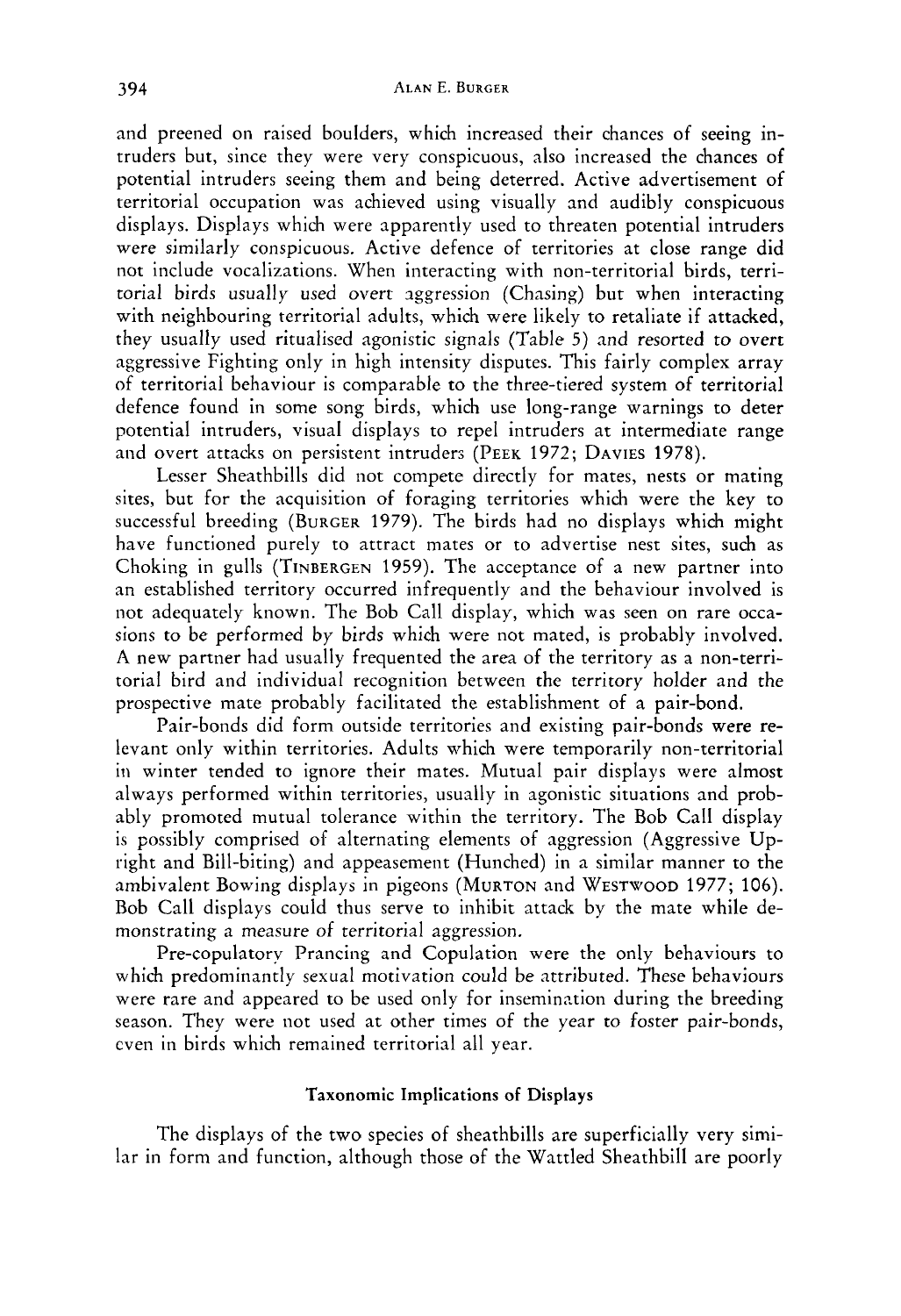known. It is not known, for instance, whether the frequency of use of the various displays is similar in both species in similar ecological contexts.

The taxonomic affinities of the Chionididae are still ill-defined, despite attention from several taxonomists (reviewed by **SCHUFELDT** 1893, **SIBLEY** and **AHLQUIST** 1972, **JACOB 1977, STRAUCH 1978).** A more detailed survey of the ritualized behaviour of the sheathbills could help to elucidate: the difference between the species, particularly those related to differing ecological conditions; their relationships with othcr charadriiform families; and, evolutionary trends in the behaviour of the Charadriiformes.

#### **Summary**

Agonistic and sexual displays, sequences of displays and comfort behaviour of Lesser Sheathbills *Chionis minor* living in the sub- Antarctic are described. Pairs of adults maintained territories within penguin colonies with the principal objective of defending food resources. Territorial birds of both sexes used a complex array of displays to: (a) advertise their presence; (b) threaten intruding conspecifics; (c) evict non-territorial intruders; and (d) maintain territorial boundaries, re-inforced by Fighting neighbouring territorial adults. Both members of a pair defended their territory but males did so more frequently. Pair-bonds were formed and maintained only within territories, and mutual pair displays probably promoted mutual tolerance of the mate within the territory. Copulatory behaviour appeared to be used for insemination only. Intraspecific behaviour among non-territorial sheathbills was largely restricted to very brief agonistic interactions over ephemeral food items and involved few and simple displays. The black facial caruncles and culmen sheath apparently serve to emphasize ritualized movements of the head. Vocalizations accompanied many displays and were usually audible above the noise of the penguin colonies. A comprehensive study of the behaviour of both species of sheathbills could provide valuable information on the evolution of displays in the Charadriiformes.

#### **Zusammenfassung**

Scheidenschnäbel, *Chionis minor*, wurden im subantarktischen Raum beobachtet. Adulte Paare besetzten Nahrungsreviere in Pinguinkolonien. Territoriale Vögel beiderlei Geschlechts benutzten vielerlei Signal-Verhaltensweisen **tiin** a) ihre Gegeiiwart anzuzeigen, b) artgleichen Eindringlingen zu drohen, c) nicht-territoriale Eindringlinge **711** vertreiben, und d) die Reviergrenze beizubehalten (dazu dienen auch Kämpfe mit benachbarten territorialen Vögeln). Beide Paarpartner verteidigen ihr Revier, männliche häufiger als weibliche. Paarbindungen bildeten sich nur innerhalb der Territorien und wurden nur dort unterhalten. Paar-Ritunle forderten wahrscheinlich die gegenseitige Duldung des Partners im Revier. Die Begattung dient offenbar lediglich der